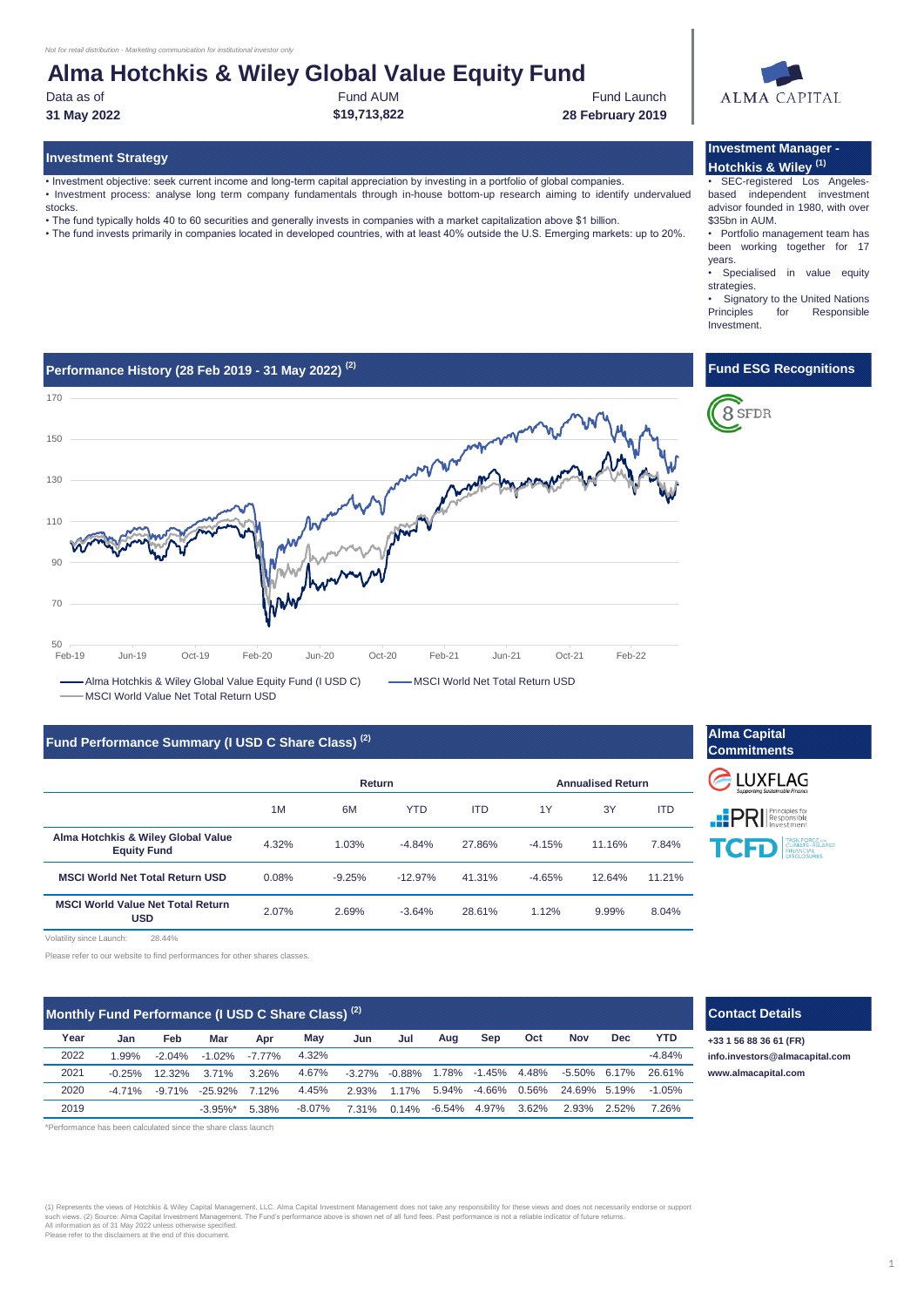# **Alma Hotchkis & Wiley Global Value Equity Fund<br>Data as of<br>Fund AUM**

**31 May 2022 \$19,713,822**

**28 February 2019 Fund Launch** 



### **Fund Characteristics**

| Portfolio Characteristics <sup>(3)</sup> |             |          |  |  |  |  |
|------------------------------------------|-------------|----------|--|--|--|--|
| <b>Main indicators</b>                   | <b>Fund</b> | $Index*$ |  |  |  |  |
| No. of securities                        | 54          | 1540     |  |  |  |  |
| Weighted Average Market Cap (\$ bn)      | 159.7       | 362.0    |  |  |  |  |
| Median Market Cap (\$ bn)                | 34.0        | 17.8     |  |  |  |  |
| Projected P/E Ratio FY2 (x)              | 10.5        | 15       |  |  |  |  |
| Price / Normal Earnings (x)              | 9.1         | 18.1     |  |  |  |  |
| Price / Book (x)                         | 1.4         | 2.7      |  |  |  |  |
| Price / Sales (x)                        | 1.4         | 2.7      |  |  |  |  |
| Projected EPS Growth (%)                 | 6.0         | 6.3      |  |  |  |  |
| Active share (%)                         | 91.0        |          |  |  |  |  |
|                                          |             |          |  |  |  |  |

\*MSCI World Net Total Return USD

**Key Facts** 

**Sector Exposure (% AUM)** <sup>(3)</sup>  $24.5$  $-20.1$ 17.3 21.4  $11.6$  $-7.6$ 7.5 7.5 6.5 13.4 3.2 1.4  $0.2^{2.8}$  $0.0$  4.6  $0.0$  3.2  $13.9$ 9.9 5.2 10.7  $7.4$  $\frac{0.0}{0}$ Financials Industrials Information Technology Energy Consumer Discretionary Communication Services Health Care Consumer Staples Cash and equivalents Real Estate **Materials** Utilities

■MSCI World Index <br>■Alma Hotchkis & Wiley Global Value Equity Fund

| Top 10 Issuers <sup>(3)</sup> |                               |       |  |  |  |  |
|-------------------------------|-------------------------------|-------|--|--|--|--|
| <b>Issuer name</b>            | <b>Sector</b>                 | % AUM |  |  |  |  |
| <b>GENERAL ELECTRIC CO</b>    | Industrials                   | 4.8   |  |  |  |  |
| F <sub>5</sub> INC            | <b>Information Technology</b> | 3.7   |  |  |  |  |
| EURONET WORLDWIDE INC         | <b>Information Technology</b> | 3.3   |  |  |  |  |
| AMERICAN INTERNATIONAL GROUP  | <b>Financials</b>             | 3.2   |  |  |  |  |
| <b>SUNCOR ENERGY INC</b>      | Energy                        | 3.2   |  |  |  |  |
| <b>CITIGROUP INC</b>          | <b>Financials</b>             | 3.2   |  |  |  |  |
| <b>ANTHEM INC</b>             | <b>Health Care</b>            | 3.2   |  |  |  |  |
| MICROSOFT CORP                | <b>Information Technology</b> | 3.0   |  |  |  |  |
| <b>ORACLE CORP</b>            | <b>Information Technology</b> | 3.0   |  |  |  |  |
| <b>CENOVUS ENERGY INC</b>     | Energy                        | 2.8   |  |  |  |  |
|                               | <b>TOTAL:</b>                 | 33.4  |  |  |  |  |



■MSCI World Index <br>■ Alma Hotchkis & Wiley Global Value Equity Fund

| <b>Rey Facts</b>                          |                                                                    |  |
|-------------------------------------------|--------------------------------------------------------------------|--|
| <b>Issuer / Manager</b>                   | Alma Capital Investment Funds / Alma Capital Investment Management |  |
| <b>Fund Type</b>                          | Luxembourg UCITS SICAV                                             |  |
| <b>Share Classes</b>                      | I USD C                                                            |  |
| <b>ISIN-Code</b>                          | LU1907586306                                                       |  |
| <b>BBG Ticker</b>                         | ALHWGIU LX                                                         |  |
| Currency                                  | <b>USD</b>                                                         |  |
| Management Fee p.a. (4)                   | 0.85%                                                              |  |
| Tax d'abonnement p.a.                     | 0.01%                                                              |  |
| <b>Initial Issue Price</b>                | \$100                                                              |  |
| <b>Launch Date</b>                        | 28 February 2019                                                   |  |
| Subscription and Redemption Cut-Off       | 5:00 p.m. CET (T-1)                                                |  |
| <b>Valuation Day (T)</b>                  | Daily                                                              |  |
| <b>NAV Publication</b>                    | Daily, published on a T+1 basis                                    |  |
| <b>Settlement</b>                         | $T+3$                                                              |  |
| Depositary, Administrator, Transfer Agent | <b>BNP Paribas Securities Services</b>                             |  |
| Registered Countries <sup>(5)</sup>       | Luxembourg                                                         |  |
| <b>SRRI</b>                               | 6                                                                  |  |

(3) Source: Alma Capital Investment Management. (4) Management Fee is payable monthly to the Management Company and is calculated on each Valuation Day on the basis of the Net Asset Value of the relevant Share Class. The I